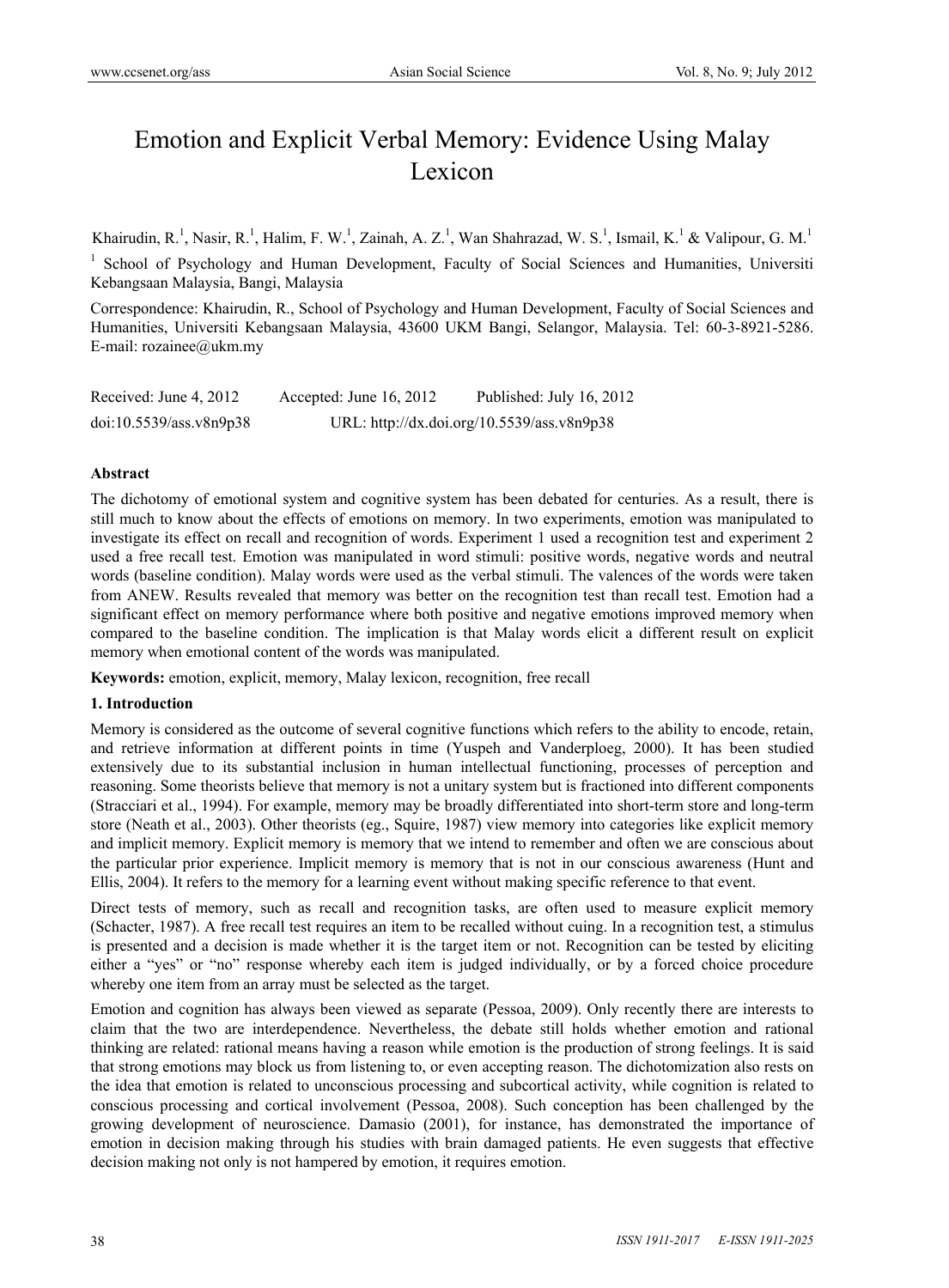Consequently, interest in the interface between emotion and cognition is increasing. There have been studies that show the influence of emotion on cognition. Hofer (1994) has shown that from the moment a new born baby opens its eyes, emotion is already playing a role in shaping the infant's cognition. An early positive emotional bond with mothers may aid in the development of earliest mental representations. Research has also shown that early visual processing of stimuli is improved by signals of emotionality. That is, the positive or negative valence (relative to neutral) of a stimulus can change how we process that information. In a study by Sato et al. (2001), event related potentials (ERPs) were used to measure the brain activity of participants viewing emotional (happy or fearful) and neutral faces. Statistical analyses of the ERP data revealed that brain regions involved in early visual processing were more activated for emotional relative to neutral faces. If emotionality affects processes at an early visual processing stage, then emotionality may also affect higher order cognitive processes such as memory. Furthermore, Khairudin et al. (2011) found that there was an advantage for positive emotional contents on explicit memory than on negative contents. These studies highlighted the impact of emotion on cognition.

Impetus in research has also extended to studies on the relationship between memory and emotion. Effects of emotional contents have been investigated on explicit memory and implicit memory separately by using different materials, such as emotional words (e.g., Mathews and Barch, 2006), pictures (e.g., Kensinger et al., 2007), and stories (e.g., Frank and Tomaz, 2000). Dillon et al. (2007) manipulated emotion regulation strategies and examine their effects on explicit memory and implicit memory. They found a dissociable effect of emotion regulation on these two types of memory: reappraisal of personal relevance of pictures improved explicit memory but suppressing emotion seemed to impair memory. There was no effect on implicit memory.

Studies on the impact of emotion on memory have been done using words. For example, Zachary and James (2008) have shown that negative emotional words elicit slower lexical decisions and naming than positive words. Kensinger and Corkin (2003) investigated memory performance on emotional words. They found that there was an advantage on memory for emotional words when compared to neutral words. Although studies have been done to investigate the impact of emotion on verbal memory (words), these studies were mainly done in the west where words or lexicon used were English. Very little, if not none, similar studies have been done using Malay lexicon. Will the same effect be generated using different lexicon, particularly Malay?

The current study is significant as it contributes into the better understanding of the effect of emotional contents on explicit memory. The results of the current study may further clarify the effects of emotional contents on explicit memory particularly by using verbal materials. In the current study, Malay words were used as stimuli in which their emotional content was manipulated. Most studies on effects of emotion on explicit memory have been on negative states. Bush and Geer (2001) stated that their study did have weaknesses, by not using positive emotional words. Accordingly, the current study attempted to provide evidence on the effects of different types of emotion (positive and negative) by directly comparing different types of emotion on explicit memory.

The main aim of the current study is to investigate the effects of different types of emotion (positive, negative, neutral (baseline)) explicit memory. The current study examined that whether negative and positive emotions can impact participants' abilities to remember words. In particular, participants studied a series of words, one third with a negative arousing, one third with positive arousing and the rest being neutral. At retrieval, participants were presented with a series of words, in which some of them were identical to those that participants had studied and some were new. Participants also had to freely recall words that they have learned.

#### **2. Method**

#### Experiments 1 and 2

Experiments were designed to study the effects of emotional contents on explicit memory. A mixed-factorial design was used: 1 between-subject factor: 2 task type (recall and recognition) and 1 within-subject factor: 3 valences (negative, positive and neutral (baseline)). In experiment 1, free recall was used as the memory measure while in experiment 2, memory performance was measure by recognition.

#### *2.1 Participants*

The participants were fifty eight young adults (40 females: 18 males, ages 19-29,  $M = 22.56$ , SD = 2.54; mean education = 15.77 years,  $SD = 1.42$ ), comprised of Universiti Kebangsaan Malaysia (National University of Malaysia) undergraduates and postgraduates students who were given course credit for their participation. Participants were randomly assigned to one of the two between-subjects' conditions (experiment 1 or experiment 2). So there were 29 participants in experiment 1 and the rest were in experiment 2.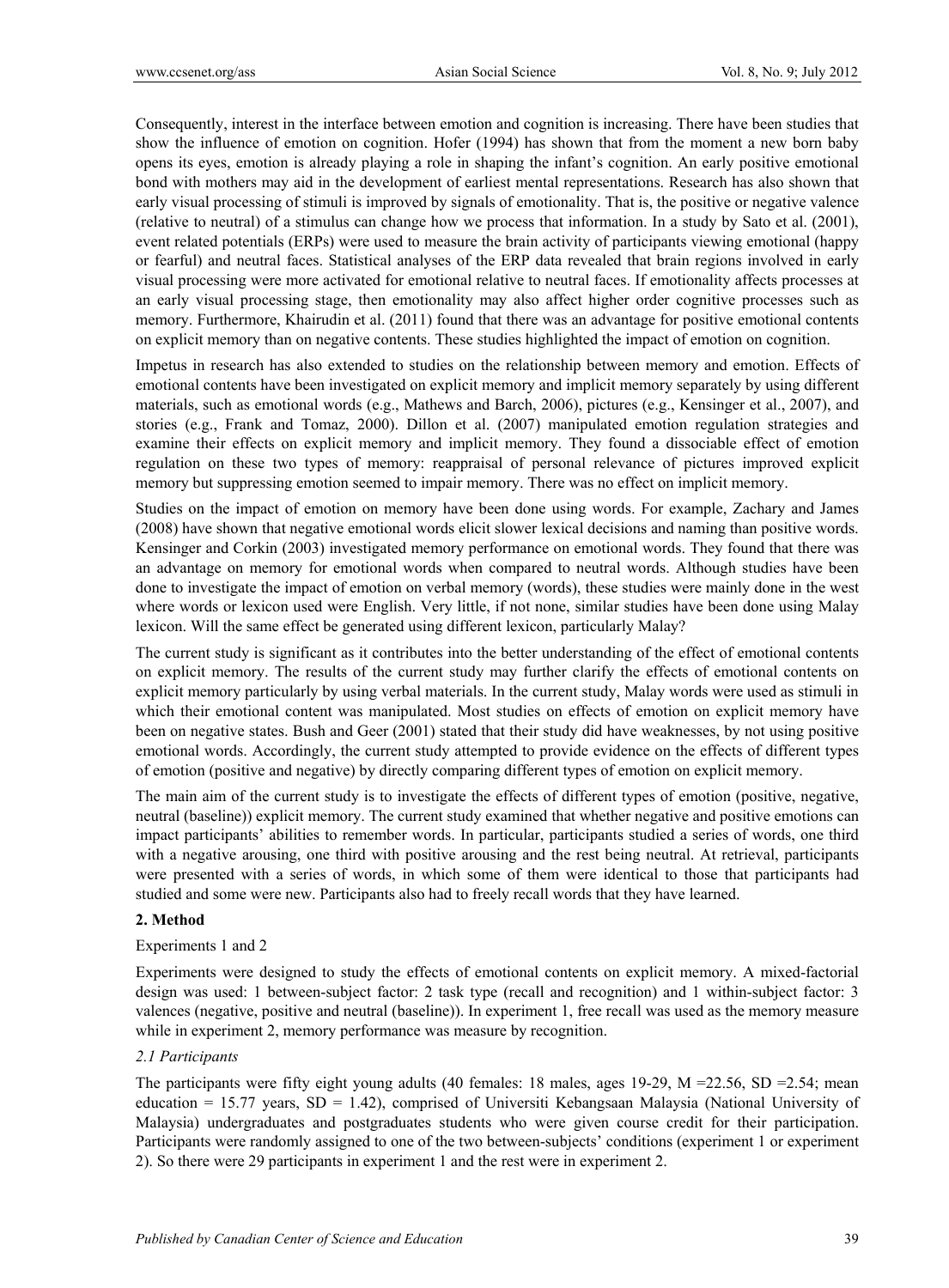# *2.2 Materials*

Word stimuli were selected from the Affective Norms for English Words (ANEW) (Bradley and Lang, 1999) for which normative valence and arousal scores were obtained via responses to the Self-Assessment Manikin (Bradley and Lang, 1994). From the ANEW pool, 60 words were selected, these words were then translated and back-translated by native speakers (Malaysian) using Brislin et al. (1973) back translation technique. Of the total 60 words, there were 20 positive and arousing words (mean valence  $= 7.90$ ; mean arousal  $= 6.35$ ), 20 negative and arousing words (mean valence  $= 2.26$ ; mean arousal  $= 6.66$ ), and 20 neutral and non-arousing words (mean valence = 5.03; mean arousal = 3.74) were selected. Negative words were selected to be low in valence and high in arousal, positive words were selected to be high in valence and in arousal and neutral words were selected to be not high or low in valence and not to be aroused (Table 1).

| Group   | Positive | Negative | Neutral |
|---------|----------|----------|---------|
|         | (Mean)   | (Mean)   | (Mean)  |
| Valence | 7.90     | 2.26     | 5.03    |
| Arousal | 6.35     | 6.66     | 347     |

Table 1. Valence and arousal ratings for word stimuli used in experiment 1 and experiment 2

## Source: Bradley & Lang 1999

Table 1 shows the valence and arousal means for positive emotion, negative emotion and neutral conditions for word stimuli.

# *2.3 Experimental Procedure*

The experimental session consisted of three phases: study, break and test phase. The duration of each study phase, followed by a 30 minute rest interval before the test phase. There was a practice session before each of study and test phases to make sure that each participant understood the nature of the task.

Participants were instructed that they were taking part in a study of how people assess different types of words. They were told that the task they had to do with the words they were going to see on the screen was to assess their pleasantness from 1 (very unpleasant) to 7 (very pleasant). They were encouraged to respond quickly, basing their answers on their first impression. They were not informed of any subsequent memory test.

The experiment was administered individually to participants. Stimuli were presented on a laptop using PsychoPy, experimental control software developed by Peirce (2007). Participants were seated comfortably and presented with the same words. They received their instructions via computer.

# *2.4 Study Phase*

Practice phase was conducted to familiarize the participants with the experimental procedure; the practice phase consisted of 6 words. These words were presented to ensure that participants understood the procedures. Once the practice phase had been successfully completed, the study phase began. In the study phase of the experiment, the participants saw a list of 30 words (10 positive emotional, 10 negative emotional, and 10 neutral words). The instruction was written on the computer screen as well as verbally communicated to the participant. Participants were asked to assess their pleasantness from 1 (very unpleasant) to 7 (very pleasant).

# *2.5 Test Phase*

Following the study phase, there was a delay (break) of 30 minutes. After break time the practice phase were preformed to help participants understand the test procedure. The instruction was written on the computer screen as well as verbally communicated to the participant. Following the practice phase and after making sure that participants understood the procedure the test phase was performed.

# 2.5.1 Experiment 1: Recognition Test

During the test phase of the experiment, participants view random list of 60 words, half were new words (10 positive, 10 negative, and 10 neutral) and the rest were the studied words (10 positive, 10 negative, and 10 neutral), using the same equipment as in the study task. New and studied words were randomized in order to make sure that no more than three words of the same valence were presented consecutively.

Subjects were required to click "yes" on the computer screen if they judged that the word had been previously studied in the study phase, and click "no" if they did not judge that the word had been presented in the study phase or simply to choose "yes" response for the previously studied words and a "no" answer for the new words.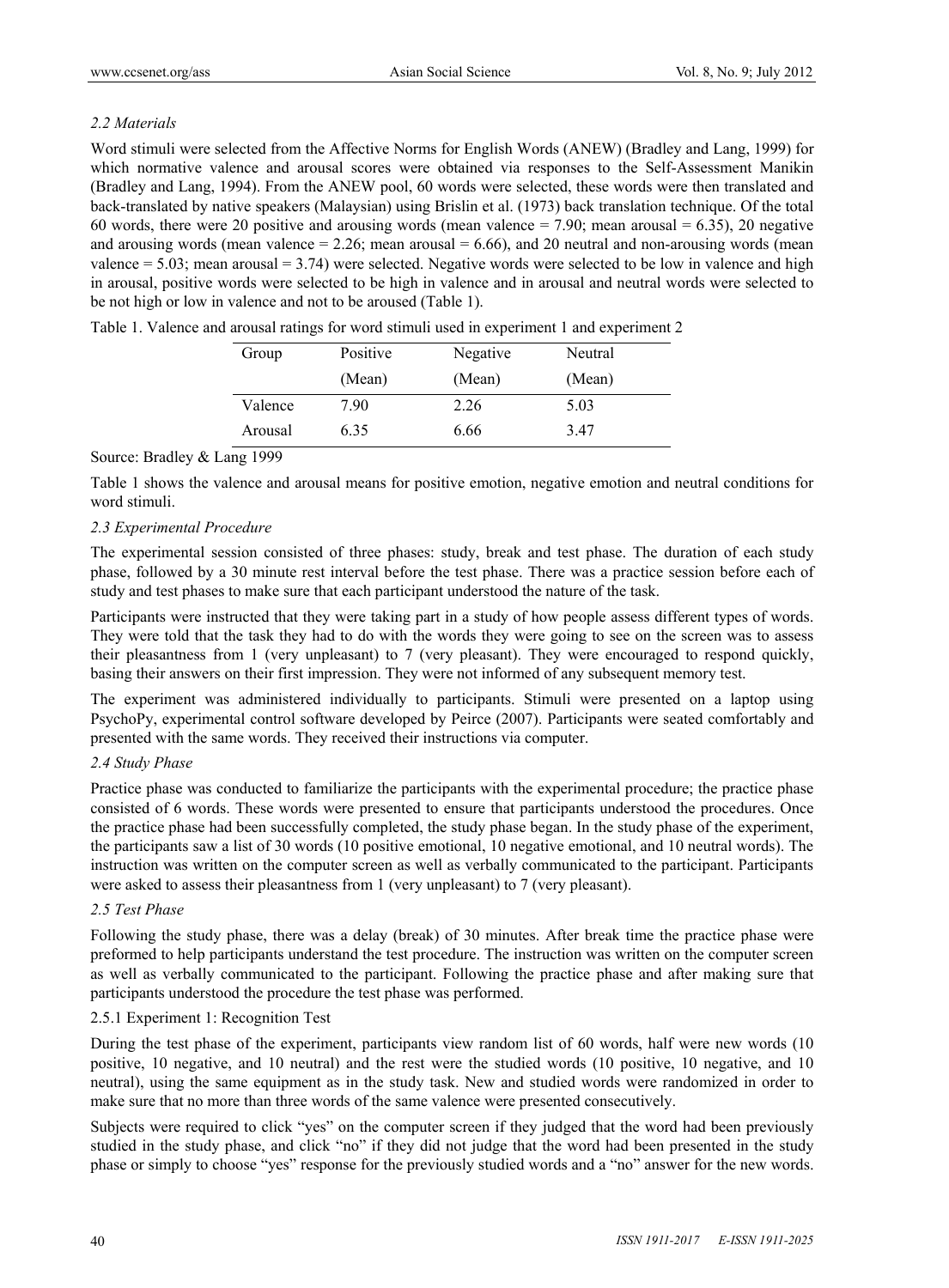They were asked to judge as accurately as possible. Words were presented until a response was registered, then the next word was presented, so the total time taken to complete the recognition task varied for each participant.

2.5.2 Experiment 2: Free Recall Test

Immediately after the filler task, participants were instructed to write on a sheet of paper all the words they could remember from those that had appeared on the computer, regardless of their appearance order. They were given enough time to complete this task.

#### **3. Results**

Correct responses were collected from the different conditions of the experimental design. D-prime analysis (d') was done on the data to account for response bias:

 $d' = z(H) - z(F)$  $d' = d$ -prime  $H = Hit$  rate  $F = False$  alarm  $z(H) = \sqrt{2(2H-1)}$  $z(F) = \sqrt{2(2F-1)}$ 

A two-way ANOVA was conducted on the d' values (i.e., corrected response: hit rate – false alarm). The factors involved were test type (recognition, free recall) as between-subject factor and emotions (positive, negative, neutral (baseline) as within-subject factor (Table 2).

|  |  |  | Table 2. T-test results of paired comparison for the experimental conditions |  |
|--|--|--|------------------------------------------------------------------------------|--|
|  |  |  |                                                                              |  |

|                   |       | df | p-value   |  |
|-------------------|-------|----|-----------|--|
| Positive-Negative | 0.000 | 28 | 1.000     |  |
| Positive-Neutral  | 3.994 | 28 | $0.000**$ |  |
| Negative-Neutral  | 3.546 | 28 | $0.001*$  |  |

# $*p < 0.001$

 $*$  $*$ p < 0.0001

Table 2 shows the summary of t-test results for different emotions (positive, negative, and neutral (baseline)) on recognition memory test (Experiment 1)

Results from the ANOVA showed that valence factor reached significance (F  $(2, 112) = 10.352$ , p < 0.001). Test type also had a significant effect on the memory performance (F  $(1, 56) = 85.634$ , p < 0.001). Memory performance was better on recognition test than on free recall test. However, there was no interaction between the two factors (F  $(2, 112) = 1.189$ , p < 0. 308). (see Table 3 and Figure 1).

Table 3. Summary of ANOVA results

|                     | F      | df | p-value  |
|---------------------|--------|----|----------|
| Emotion             | 10.352 |    | $0.000*$ |
| Test Type           | 85.634 |    | $0.000*$ |
| Emotion * Test Type | 1.189  |    | 0.308    |

 $*_{p} < 0.05$ 

Table 3 presents the ANOVA results for emotion and test types.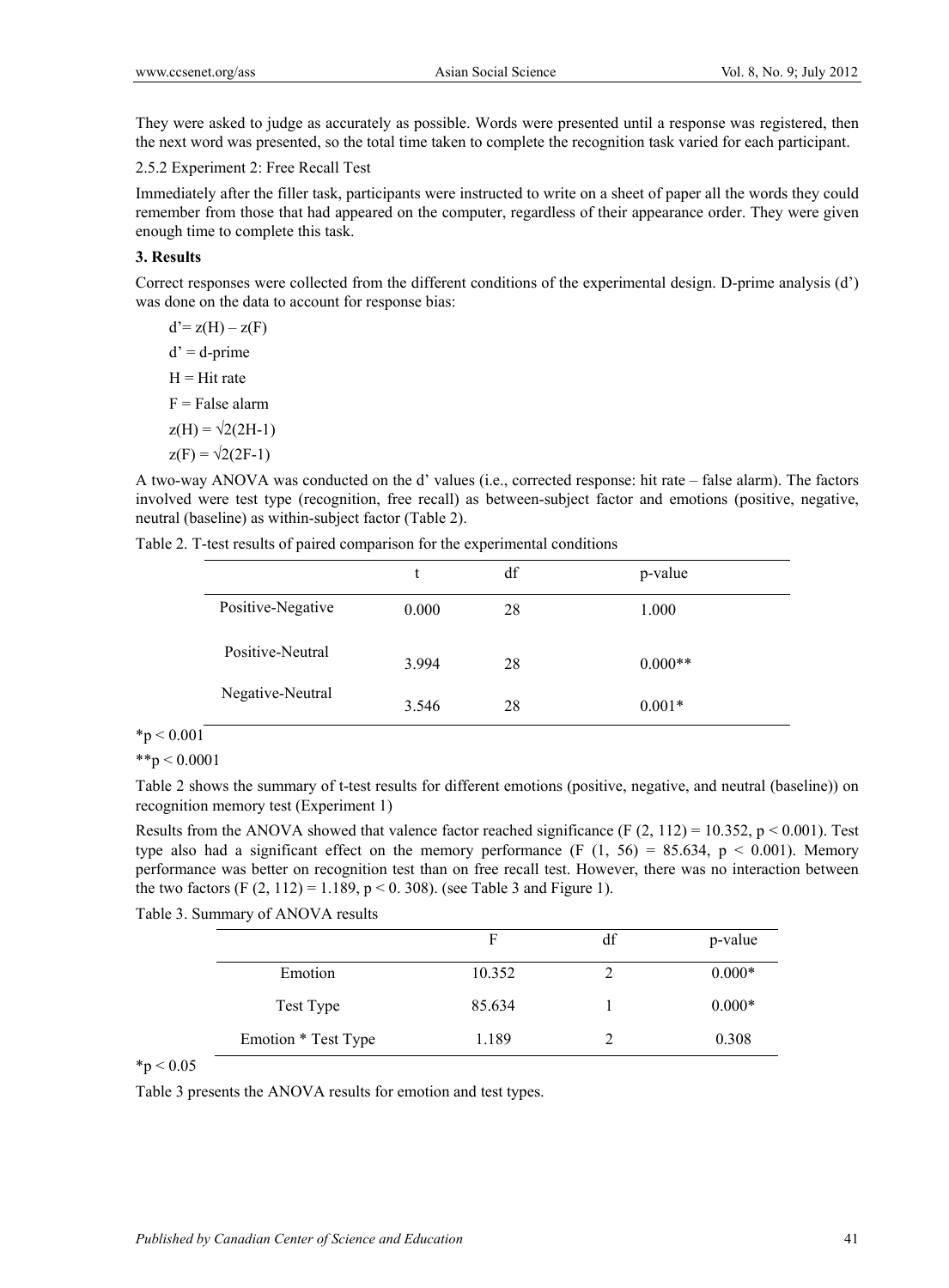

# **Estimated Marginal Means of MEASURE\_1**

**Test Type** 



A separate analysis was done on the two test types (recognition, free recall) to examine the direction of valence effect. Paired sample t-tests on recognition test (experiment 1) showed that the significant differences were between positive words and neutral words  $(t(28) = 3.994, p < 0.001)$ ; and negative words and neutral words  $(t(28)$  $= 3.546$ , p <0.01). There was no difference between positive and negative words on memory performance (t(28)  $= 0.00$ ,  $p = 1$ ) (Table 3).

Paired sample t-tests on free recall tests (experiment 2) revealed that the significant difference was between negative and neutral words. The difference was only marginally significant  $(t(28) = 2.081, p = 0.04)$ . Memory performance was not any different between positive and neutral words (t( $28$ ) = 1.505, p = 0. 144). Also, there was no difference in memory performance between positive and negative words  $(t(28) = 1.000, p = 0.326)$ (Table 4).

|                   | л.<br>t  | df | p-value  |
|-------------------|----------|----|----------|
| Positive-Negative | $-1.000$ | 28 | 0.326    |
| Positive-Neutral  | 1.505    | 28 | 0.144    |
| Negative-Neutral  | 2.081    | 28 | $0.047*$ |

Table 4. T-test results of paired comparison for the experimental conditions

 $*_{p} < 0.05$ 

Table 4 shows the summary of the t-test results for different emotions (Positive, Negative, and Neutral (Baseline)) on free recall test (Experiment 2)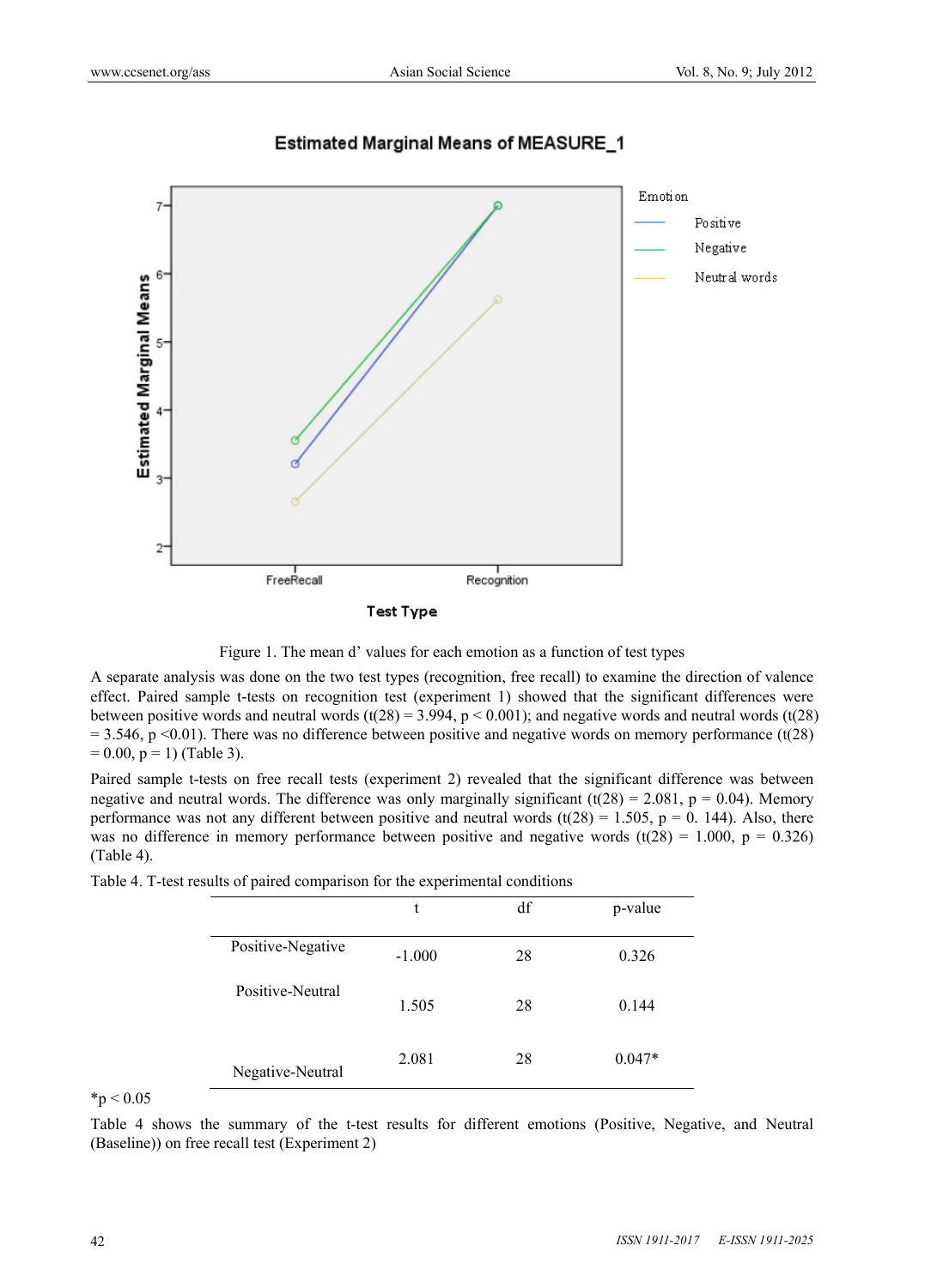#### **4. Discussion**

The results from the current study showed that there was a significant effect of emotional content in word stimuli on explicit memory performance. Specifically, positive words were better remembered than neutral words. Negative words were also better remembered than neutral words. These were particularly obvious on the recognition test (experiment 1). When the test was a free recall (experiment 2), only negative words had an advantage over neutral words on memory performance. There was no difference on memory between positive and negative words. What can be deduced from these results is that emotional words indeed had an effect on memory regardless whether the valence was positive or negative. It was an advantageous effect where valence improved memory, in this case explicit memory. The present results are somewhat inconsistent with some of the previous studies which have found an advantage of positive emotion over negative ones (D'Argembeau et al., 2005; White, 2002; Jay et al., 2008). Here, we found that both positive and negative words increased memory. One explanation for the positive word effect is that positive words induce orienting responses in people (Khairudin et al., in press). This is because people's neutral or normal state tends to be more toward the positive stimuli. The superior performance for positive emotions can be accounted by the fact that positive emotions trigger the active application of knowledge structures to cognitive processes, which supports successful performance (e.g. Ashby et al., 1999; Fiedler, 1991). The advantage of negative words on explicit memory performance may be explained by the evolutionary framework. According to Kensinger et al. (2007), people tend to focus on threatening information for survival reasons. Attention on threatening or negative information could save lives by guiding actions and planning future events.

It is noteworthy to point out that the words used in the current study were from the Malay lexicon. With Malay words we have found that both positive and negative words had an advantage on memory performance. This is different from those results found with English words (e.g., Fossati et al., 2003) where positive words were better remembered than negative ones. Another thing to take note is that these effects were found on explicit memory tests. Different results were acquired when emotional content was examined on implicit memory. For example, Khairudin et al. (in press) found a superior memory performance for positive words than negative ones. Here we have shown that when participants had to remember the emotional words explicitly, both positive and negative valences improved memory when compared to a baseline condition (neutral words). Based on these results, it can be suggested that when the verbal memory involved emotional Malay words, people could remember better when they had to recall them explicitly. It is possible that emotional Malay words were not discriminated by their different valences (positive or negative). Instead, emotion (regardless it being positive or negative), triggered explicit memory better than non-emotional stimuli (neutral words).

It was also found in the current study that memory performance was better on recognition test than free recall test. This is somewhat not surprising as people are generally better at recognizing things they have experienced than recalling those things from memory. This is because most recognition tasks provide cues for memory (Gillund and Shiffrin, 1984). The cues will subsequently facilitate memory search. On the contrary, recall test involves retrieving information from memory itself which requires thorough search through memory.

#### **5. Conclusion and Implication**

In conclusion, the current study has supported other studies on emotion that have shown the superiority effect of emotional content on memory. Nevertheless, the current results are new findings where improved memory performance was found with both positive and negative words. We have found different results due to the stimuli used (Malay words) and memory test which was an explicit memory test. The implication is that Malay lexicon elicits different results than other languages particularly English when recalled explicitly. This suggests that Malay being Asian, could be different culturally than the west. Unlike an English speaking culture, the Malays are sensitive for both positive and negative emotions. Memory for English words are not only different when the valences of the words differ (positive or negative), it is also sometimes suppressed by negative emotional content. Some caveats are in order. The current study did not examine cultural factor directly. We did not compare respondents with different cultural background. Therefore, the conclusion should be taken with caution. Nevertheless, the findings present new direction for explicit memory research particularly when emotional content in words were taken from the Malay lexicon.

#### **References**

Ashby, F. G., Isen, A. M., & Turken, A. U. (1999). A neuropsychological theory of positive affect and its influence on cognition. *Psychological Review*, *106*, 529-550. http://dx.doi.org/10.1037/0033-295X.106.3.529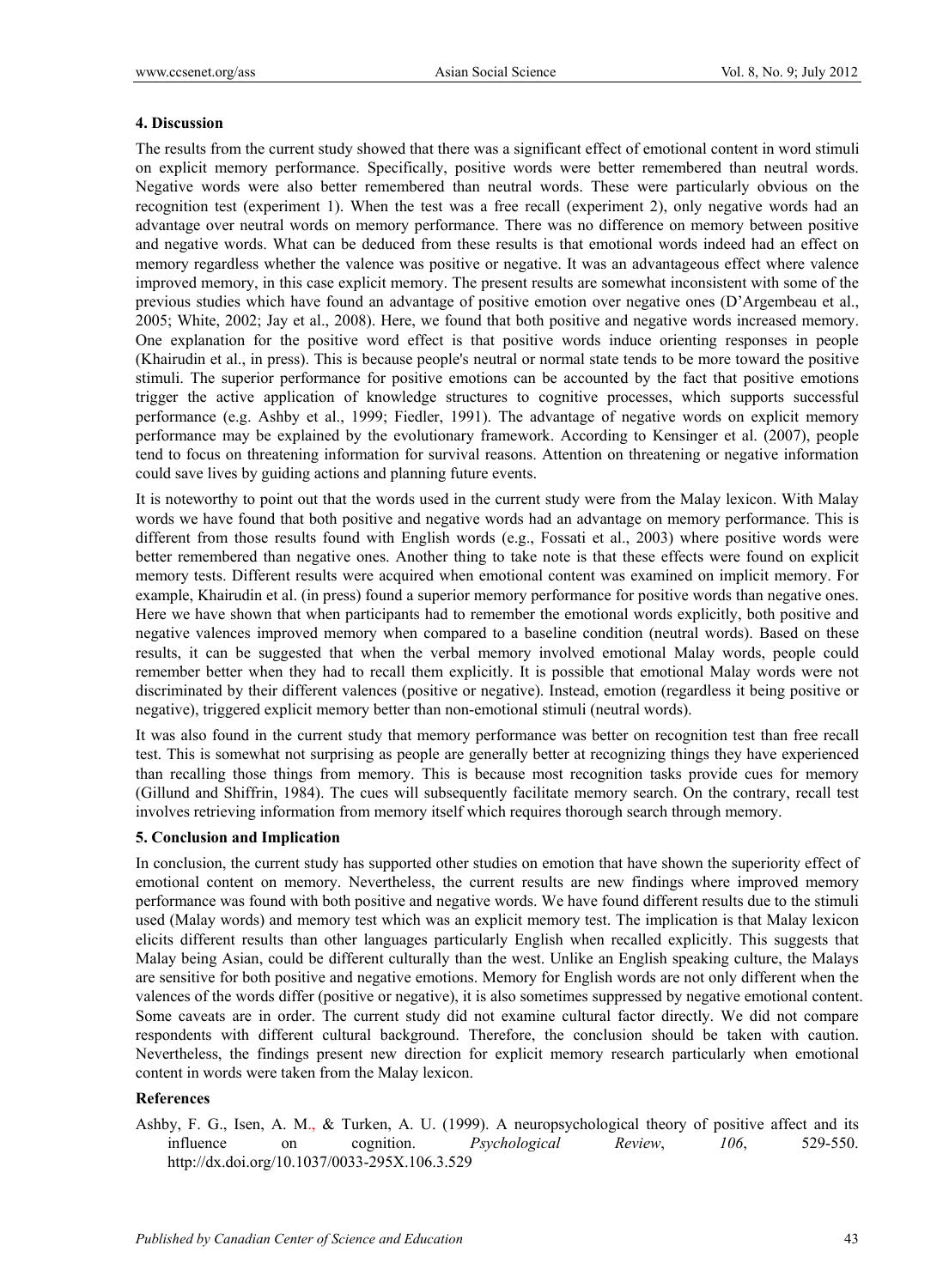- Bradley, M. M., & Lang, P. J. (1994). Measuring emotion: The self-assessment manikin and the semantic differential. *Journal of Behavior Therapy and Experimental Psychiatry*. *25*(1), 49–59. http://dx.doi.org/10.1016/0005-7916(94)90063-9.
- Bradley, M. M., & Lang, P. J. (1999). Affective norms for English words (ANEW): Stimuli, instruction manual and affective ratings. Technical report C-1, Gainesville, FL. The Center for Research in Psychophysiology, University of Florida.
- Brislin, R. W., Lonner, W. J., & Thorndike, R. M. (1973). *Cross-cultural research methods*. New York: John Wiley & Sons.
- Bush, S. I., & Geer, J. H. (2001). Implicit and explicit memory of neutral, negative emotional and sexual information. *Archives of Sexual Behavior*, *30*(6), 615-631. http://dx.doi.org/10.1023/A: 1011915001416
- D'Argembeau, A., Comblain, C., & van der Linden, M. (2005). Affective valence and the self reference effect: Influence of retrieval conditions. *British Journal of Psychology*, *96,* 457-466. http://dx.doi.org/10.1348/000712605X53218
- Damasio, A. R. (2001). Emotion and the human brain. *Annals of the New York Academy of Sciences*. Wiley Online Library.
- Dillion, D. G., Ritchey, M, Johnson B. D., & LaBar, K. S. (2007). Dissociable effects of conscious emotion regulation strategies on explicit and implicit memory. *Emotion*, *7*(2), 354-365. http://dx.doi.org/10.1037/1528-3542.7.2.354
- Fiedler, K. (1991). On the task, the measures, and the mood in research on affect and social cognition. In J. P. Forgas (Ed.), *Emotion and social judgments: An introductory review* (pp. 83-104). London: Routledge.
- Fossati, P., Hevenor, S. J., Graham, S. J., Grady, C., Keightley, M. L., Craik, F., & Mayberg, H. (2003). In search of the emotional self: An fMRI study using positive and negative emotional words. *The American Journal of Psychiatry*, *160*(11), 1938-1945. http://dx.doi.org/10.1176/appi.ajp.160.11.1938
- Frank, J. E., & Tomaz, C. (2000). Enhancement of declarative memory associated with emotional content in a Brazilian sample. *Brazilian Journal of Medical Biological Research*, *33*(12), 1483-1489. http://dx.doi.org/10.1590/S0100-879X2000001200013
- Gillund, G., & Shiffrin, R. M. (1984). A retrieval model for both recognition and recall. *Psychological Review*, *91*(1), 1-67. http://dx.doi.org/10.1037/0033-295X.91.1.1
- Hofer, M. A. (1994). Early relationships as regulators of infant physiology and behavior. *Acta Paediatric*, *83*(s397), 9-18. http://dx.doi.org/10.1111/j.1651-2227.1994.tb13260.x
- Hunt, R. R., & Ellis, H. C. (2004). *Fundamentals of cognitive psychology.* (7th ed.). New York: McGraw-Hill.
- Jay, T., Caldwell-Harris, C., & King, K. (2008). Recalling taboo and non-taboo words. *American Journal of Psychology*, *121*(I), 83-103. http://dx.doi.org/10.1111/j.1745-6924.2009.01115.x
- Kensinger, E. A., & Corkin, S. (2003). Memory enhancement for emotional words: Are emotional words more vividly remembered than neutral words? *Memory & Cognition*, *31*(8), 1169–1180. http://dx.doi.org/10.3758/BF03195800
- Kensinger, E. A., Garoff-Eaton, R. J., & Schacter, D. L. (2007). How negative emotion enhances the visual specificity of a memory. *Journal of Cognitive Neuroscience*, *19,* 1872–1887. http://dx.doi.org/10.1162/jocn.2007.19.11.1872.
- Khairudin, R., Valipour, G. M, Nasir, R., & A. Z. Zainah. (in press). Emotions as intermediaries for implicit memory retrieval processing: Evidence using word and picture stimuli. *Asian Social Science*.
- Khairudin, R., Valipour, G. M., Wan Shahrazad, W. S., Nasir, R., & Halim F. W. (2011). Effects of emotional contents on explicit memory process. *Pertanika Journal of Social Sciences & Humanities*, *19*(S), 17-26.
- Mathews, J. R., & Barch, D. M. (2006). Episodic memory for emotional and non-emotional words in individuals with anhedonia. *Psychiatry Research*, *143*(2–3), 121–133. http://dx.doi.org/10.1016/j.psychres.2005.07.030
- Neath, I., Farley, L. A., & Surprenant, A. M. (2003). Directly assessing the relationship between irrelevant speech and articulatory suppression. *The Quarterly Journal of Experimental Psychology Section A: Human Experimental Psychology*, *56*(8), 1269-1278. http://dx.doi.org/10.1080/02724980244000756
- Peirce, J. W. (2007). PsychoPy Psychophysics software in Python. *Journal of Neuroscience Methods, 162*(1-2), 8-13. http://dx.doi.org/10.1016/j.jneumeth.2006.11.017